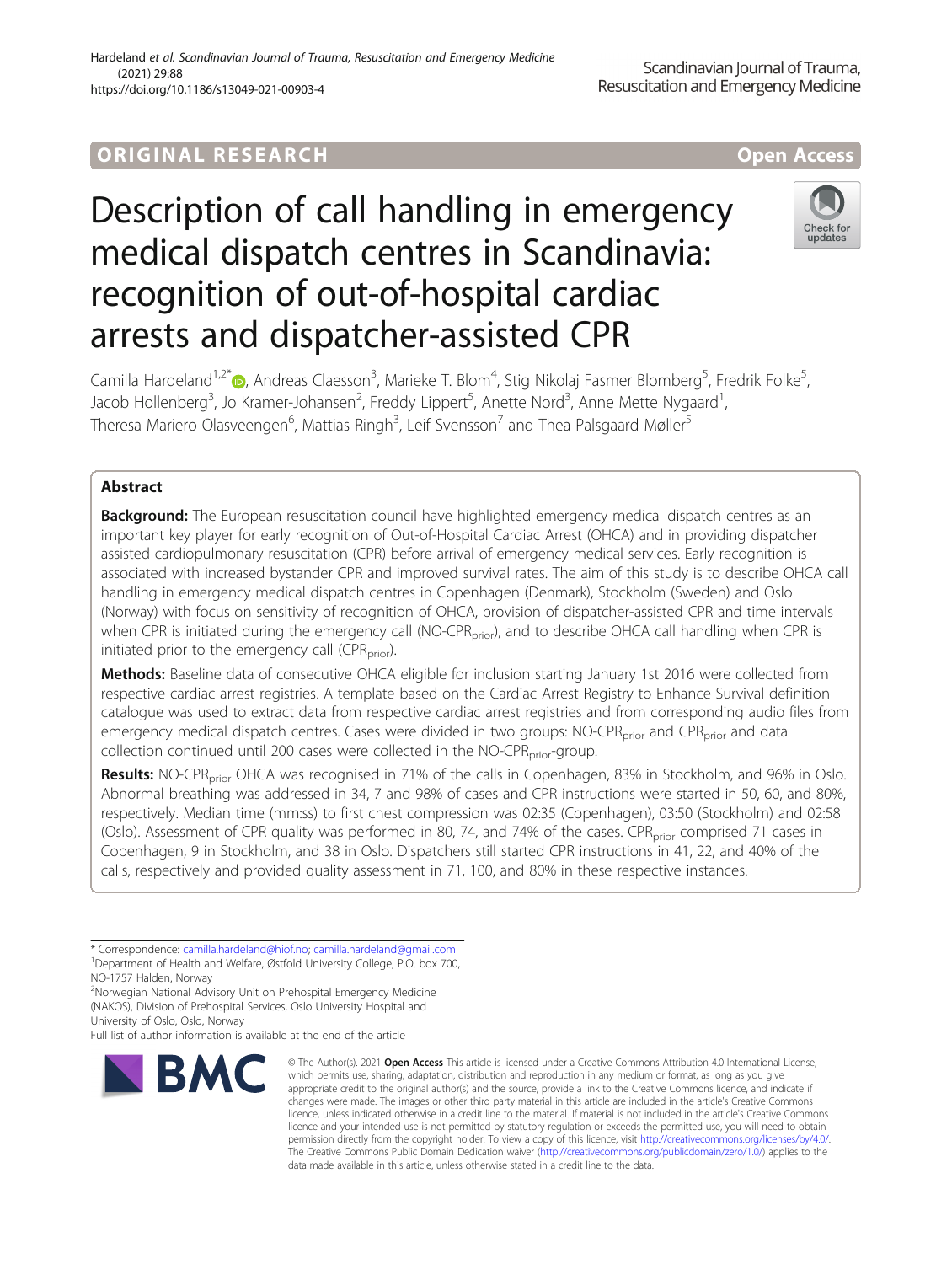Conclusions: We observed variations in OHCA recognition in 71–96% and dispatcher assisted-CPR were provided in 50–80% in NO-CPR<sub>prior</sub> calls. In cases where CPR was initiated prior to emergency calls, dispatchers were less likely to start CPR instructions but provided quality assessments during instructions.

Keywords: Emergency medical dispatch, Cardiac arrest, Cardiopulmonary resuscitation, Cpr, Emergency medical dispatch Centre, Dispatcher, Out-of-hospital cardiac arrest

#### Background

Out-of-Hospital Cardiac Arrest (OHCA) affects approximately 350,000 people in Europe and 700,000 in the United States each year [[1,](#page-8-0) [2](#page-8-0)]. Incidence rates in Europe varies from 27 to 91 per 100,000 population per year [\[3](#page-8-0)]. The European resuscitation council (ERC) have highlighted emergency medical dispatch centres (EMDCs) as an important key player for early recognition of OHCA and in providing dispatcher assisted cardiopulmonary resuscitation (DA-CPR) before emergency medical services (EMS) arrival [[1](#page-8-0)]. Early recognition of OHCA is associated with early and increased rates of bystander cardiopulmonary resuscitation (CPR) and improved survival rates  $[4-8]$  $[4-8]$  $[4-8]$ . Implementation of scripted protocols are associated with improved recognition of OHCA by emergency medical dispatchers (EMDs) [[1,](#page-8-0) [5](#page-8-0), [9\]](#page-8-0) who handle and prioritize the emergency calls. Performance goals for recognition of OHCA in EMDCs are not well established, but it is suggested that EMDCs should aim to recognise 95% of all OHCA cases in calls where the dispatcher is able to assess consciousness and breathing. Further, recognition should be established within 1 min from the start of a call, and DA-CPR initiated within 2 min [[10](#page-8-0)–[12\]](#page-8-0).

Recognition sensitivity of OHCA differ between countries and dispatch centres, with reported numbers ranging from 14 to 97%, median 74% [\[13](#page-8-0)]. This variation may be due to the difference in EMS organisations or the definition of recognition of OHCA in the reported data. Another limitation in the comparison between existing studies may be the inclusion criteria for the OHCAs. A difference in the context of the OHCA exists and thus the premise for recognition. For example, cardiac arrests in wich bystander are already undergoing CPR at the time of the emergency call differs from OHCA where CPR is not initiated prior to the call in terms of recognition, given the bystanders awareness of the OHCA. A study has disproved the association between bystander CPR initiation before the emergency call and survival, despite the fact that the OHCA is already recognized by bystander prior to the emergency call [\[14\]](#page-8-0). We speculate that this lack of association illustrates a more efficient resuscitation attempt if the medical diaspatchers guide bystanders throughout the process, from recognition of the OHCA to ambulance arrival. In a study combining closed-circuit television and medical emergency calls, Linderoth et al. discovered

poor quality CPR in some cases where bystanders started CPR on their own initiative [\[15\]](#page-8-0).

Despite the high proportion of emergency calls in which bystander CPR has begun prior to the emergency call (reported as high as 35%) [\[14](#page-8-0)], and despite the potential for improvement of CPR quality, little is known about callhandling in these specific emergency calls. In studies focusing on performance of DA-CPR, cases in which bystander CPR is initiated prior to the call is often excluded [[5,](#page-8-0) [16,](#page-9-0) [17](#page-9-0)] and current ERC guidelines [[1\]](#page-8-0) lack guidance about DA-CPR in this context.

The aim of this study is to: (1) describe OHCA call handling in EMDCs in three Scandinavian capitals with special focus on sensitivity of recognition of OHCA, provision of dispatcher-assisted CPR and time intervals and (2) to describe OHCA call handling in cases where CPR is initiated prior to the emergency call.

#### **Methods**

#### Study design and setting

This is an observational, multicentre study including dispatch centres in capital regions of the Scandinavian countries: Copenhagen (Denmark), Stockholm (Sweden) and Oslo (Norway). All three study sites used criteria based dispatch (CBD). In a CBD system, dispatchers rely on a decision support tool in addition to their own knowledge and experience. All sites used local adjusted versions of the third Norwegian index for emergency care [\[18](#page-9-0)] which instruct dispatchers to verify unconsciousness before proceeding to the protocol for "unconscious patient, not breathing normally". How to establish abnormal breathing is an individual assessment, consequently some dispatchers ask if the patient is breathing (breathing addressed), while others ask if the patient is breathing normally (abnormal breathing also addressed). The protocol further provides a structured dialogue describing CPR instructions. Repeated assessments of quality of bystander-CPR or techniques to motivate and encourage the bystander while performing CPR are not described as part of the protocol, and dispatchers make individual decisions on measures to ensure ongoing CPR of high quality. The only difference in protocol between sites, was that in Copenhagen, they ask whether or not the caller is skilled in CPR, but in Stockholm and Oslo this question was not part of the protocol. Coordinated public access Automated External Defibrillation (AED)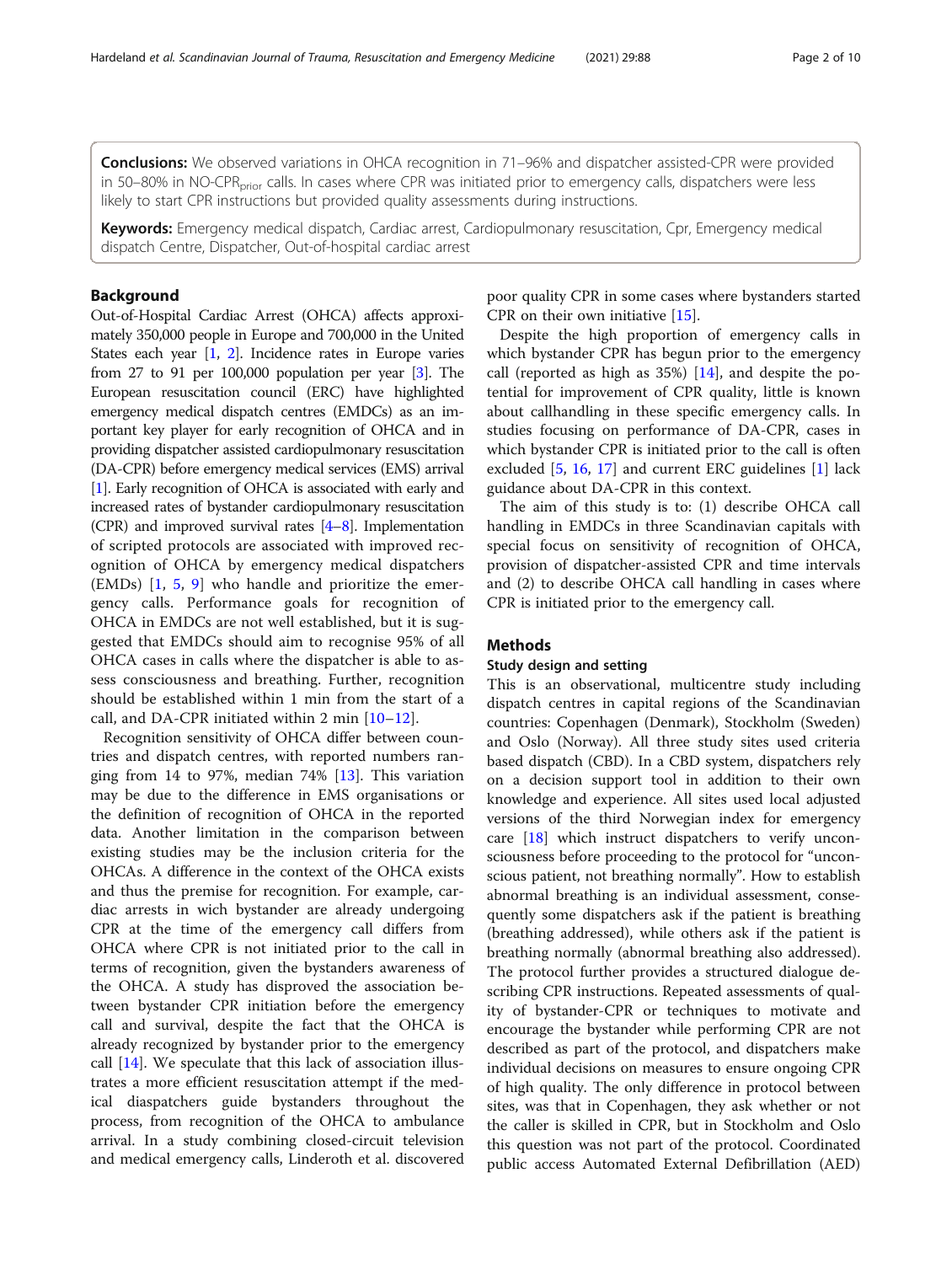programs were implemented in and linked electronically to the dispatch prioritization tool in Copenhagen and Stockholm, but not in Oslo. Study site characteristics are shown in Table 1.

Copenhagen Copenhagen EMS has one EMDC covering the largest of five regions in Denmark. The emergency phone number 1–1-2 connects to a primary call centre that locates the address and categorises the need for police, fire department or medical assistance. In case of a medical emergency, the call is forwarded to an EMDC that answers the call, reconfirms the address and responds by activating the appropriate EMS response. The medical dispatchers are registered nurses (RN) (70%) or paramedics (30%) with 6 weeks of additional training in communication and the prioritization of emergency calls.

#### Stockholm

The EMDC in Stockholm is one of 15 nationally linked EMDCs. Dispatchers are obliged to answer 112-calls within 15 s in 92% of all cases. In In high call volume periods, 112-calls are automatically transferred to free dispatchers in other EMDCs throughout Sweden in order to reduce time delay in answering calls. In 2016, 20% of the staff at the EMDC in Stockholm were RN's whilst 80% were nursing assistants or non health care providers. The training consisted of two blocks, a) 13 weeks of theory and practice followed by b) 8 weeks of supervised work. Annual re-certification is generally required for all EMDs.

#### Table 1 Study site characteristics (2016)

#### Oslo

Oslo Oslo EMDC is the largest in Norway and covers both urban and rural areas. The EMDC is staffed with 46% emergency medical technicians (EMTs)/paramedics (EMTs with 6 months further education) coordinating ambulance responses and 54% RNs (EMDs) answering emergency calls. Training consist of 4 weeks of lectures/ theory, then approximately 2 months working under supervision of another EMD. Time spent under supervision depends on the individuals progress and prior experience.

#### Data collection

We identified OHCAs from the respective national cardiac arrest registries and linked the cases with data from the EMDC to obtain the audio files of the emergency calls. Inclusion criteria in the cardiac arrest registries were the same in each country; CPR initiated by either bystander or EMS. The data collection period was from January 1st, 2016 to March 17th, 2016 (Copenhagen), March 24th 2017 (Stockholm) and May 12th, 2016 (Oslo). We excluded OHCA characterized as: (1) cardiac arrests witnessed by EMS personnel ("EMS witnessed"), (2) patient alive at time of call, (3) caller cannot access patient, (4) call interrupted, and (5) audio file not available. Cases were divided in two groups: In group 1 (referred to as NO-CPR<sub>prior</sub>) CPR was NOT initiated prior to the emergency call, in group 2 (referred to as  $CPR<sub>prior</sub>$ , CPR was initiated by the bystander prior to the emergency call. Consecutive OHCAs were collected until 200 OHCA cases in the NO-CP $R_{prior}$  group was included from each study site. Totally 200 cases from each site was deemed sufficient to provide base line characteristics in accordance with our aim. Both data collection

| <b>TUDIC I</b> below the characteristics (2010)                               |                                                                                                           |                                                                                                        |                                                                                                           |  |  |
|-------------------------------------------------------------------------------|-----------------------------------------------------------------------------------------------------------|--------------------------------------------------------------------------------------------------------|-----------------------------------------------------------------------------------------------------------|--|--|
|                                                                               | Greater Copenhagen<br>Denmark                                                                             | Stockholm region<br>Sweden                                                                             | Oslo region<br>Norway                                                                                     |  |  |
| Population                                                                    | 1.8 million                                                                                               | 2.3 million                                                                                            | 1.6 million                                                                                               |  |  |
| Area covered by EMDC                                                          | $2568 \text{ km}^2$                                                                                       | $6519 \text{ km}^2$                                                                                    | 9551 km <sup>2</sup>                                                                                      |  |  |
| Incidence of OHCA                                                             | 82/100,000                                                                                                | 45/100,000                                                                                             | 61/100,000                                                                                                |  |  |
| Incoming emergency calls 2016                                                 | 133,772                                                                                                   | 206,729                                                                                                | 172,934                                                                                                   |  |  |
| Proportion of calls resulting in an<br>ambulance response                     | Priority 1:<br>42,645 (32%)<br>Priority 2:<br>41,528 (31%)<br>Priority 3 (non-emergency):<br>28,281 (21%) | Priority 1: 115,453 (56%)<br>Priority 2:<br>80,716 (39%)<br>Priority 3 (non-emergency):<br>10,567 (5%) | Priority 1:<br>77,460 (45%)<br>Priority 2:<br>70,269 (41%)<br>Priority 3 (non-emergency):<br>45,724 (26%) |  |  |
| Number for emergency                                                          |                                                                                                           | 112 for medical, police, and fire/rescue 112 for medical, police, and fire/rescue                      | 113 for medical, 112 for police,<br>and 110 for fire/rescue                                               |  |  |
| Medical dispatcher background                                                 | Nurse / paramedic                                                                                         | Nurse/Other                                                                                            | Nurse/paramedic                                                                                           |  |  |
| Specific training in handling cardiac<br>arrest calls in the dispatch centre. | Yes                                                                                                       | Yes                                                                                                    | Yes                                                                                                       |  |  |
| Manual/electronic use of Index                                                | Electronic                                                                                                | Electronic                                                                                             | Manual                                                                                                    |  |  |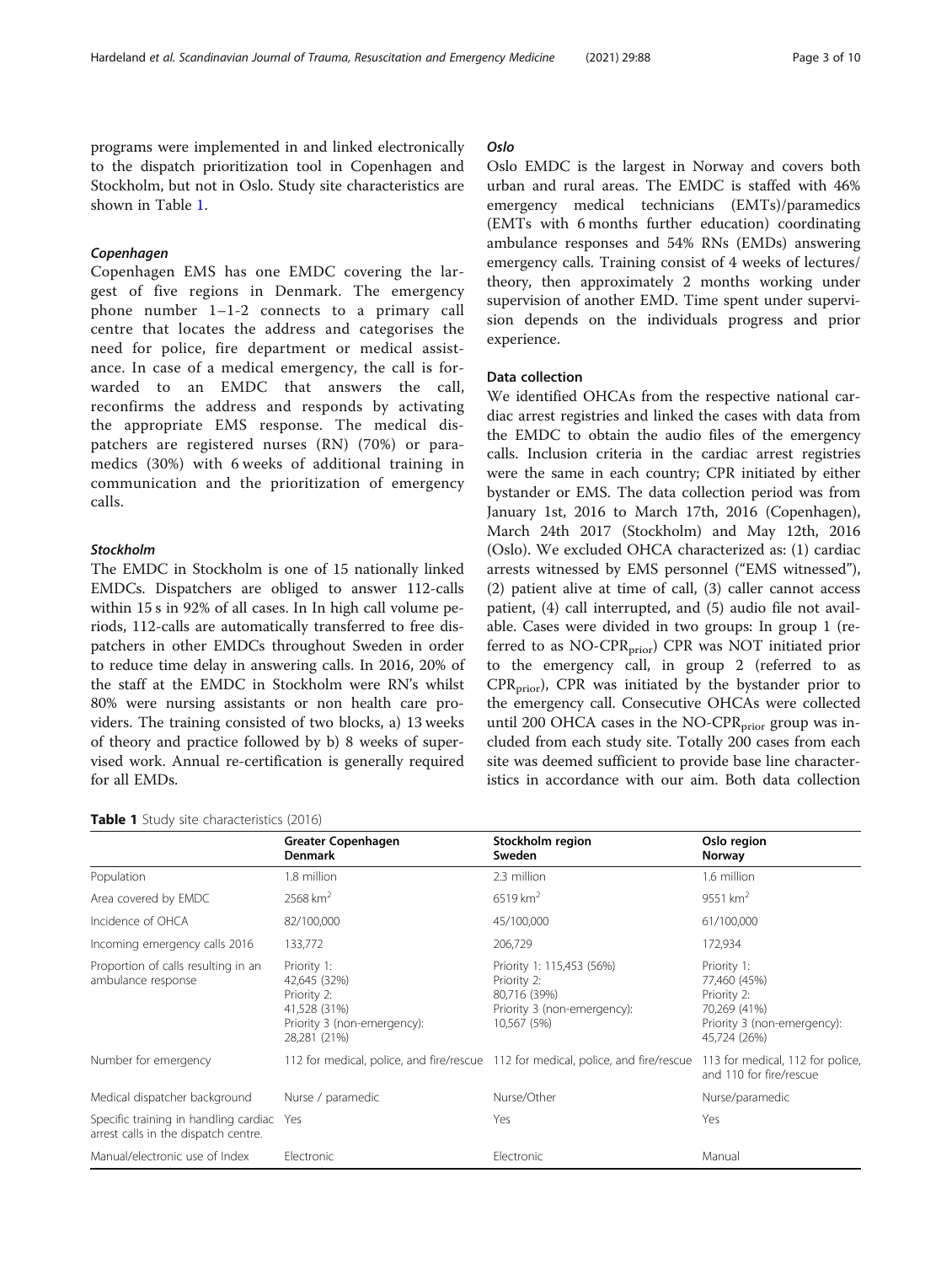period and number of included cases in CPR<sub>prior</sub>-group varied in the three study sites (Fig. 1).

In Stockholm, a large number of calls are handled by other EMDCs and were excluded before review  $(n =$ 1425). There is a national dispatch organisation in Sweden where all calls can be handled in either of 15 different dispatch centres. This has no effect on delays or quality of DA-CPR instructions, but collection of calls from Stockholm and handled by the Stockholm dispatch centres was therefore extended in time.

A common template in combination with a detailed data dictionary was used when reviewing OHCA calls. The template and data dictionary were based on the "Cardiac Arrest Registry to Enhance Survival" (CARES) data dictionary [\[19](#page-9-0)], with some adjustments, see (Additional file [1](#page-8-0)) for the complete data dictionary. A total of 34 data points were collected from the audio files, focusing on recognition of cardiac arrest, time intervals, and provision of DA-CPR. Several meetings with the reviewers were held to discuss data points, inclusion criteria, terminology/definitions and difficult cases. Data collection was performed by three researchers in Copenhagen, three in Stockholm and two in Oslo. Cardiac arrest was defined as recognised if the dispatcher indicated that CPR should be performed during the call. We also registered whether the dispatcher made assessment of quality of performance of bystander-CPR during the calls, such as «please count out loud with me», «are you pushing deep enough?», «push a bit faster/slower» and if dispatchers used encouraging and motivational techniques, e.g. «keep on going», «you're doing a great job», «the ambulance is on its way».

Data points from cardiac arrest registries which were similar across all three sites were collected, such as patient characteristics, witness status, initial rhythm and ambulance treatment.

#### Statistical analysis

Descriptive analysis were performed using a spreadsheet program (Microsoft Excel 2019, Microsoft Corp, Redmond, WA, USA) or a statistical software package (SPSS 26.0, SPSS Inc., Chicago, IL, USA). Values are provided as numbers with percentages or medians with interquartile range. Categorical data were analysed using Pearson chi-squared test. Comparisons of continuous data were done with nonparametric Independent-Samples Kruskal-Wallis Test. P-Values ≤0.05 were considered significant.

#### Results

In order to include 200 OHCA cases from each country  $(NO-CPR<sub>prior</sub>)$ , 320 calls were reviewed in Copenhagen, 235 in Stockholm, and 269 in Oslo. Cases in which CPR was initiated prior to call (CPR<sub>prior</sub>) comprised 69 cases in Copenhagen, 9 in Stockholm, and 38 in Oslo (Fig. 1). An overview of patient and resuscitation characteristics are shown in Table [2](#page-4-0), and dispatcher performance is shown in Table [3.](#page-5-0)

In the NO-CPR<sub>prior</sub> group, OHCA was recognised during the call in 71% of the cases in Copenhagen, 83% in Stockholm and 96% in Oslo. CPR instructions were started in 50, 60, and 80%, respectively (Table [3\)](#page-5-0). CPR instructions were not started in cases were cardiac arrest was not recognised, caller was unable or unwilling to perform CPR, or caller was not at scene. 'In cases where

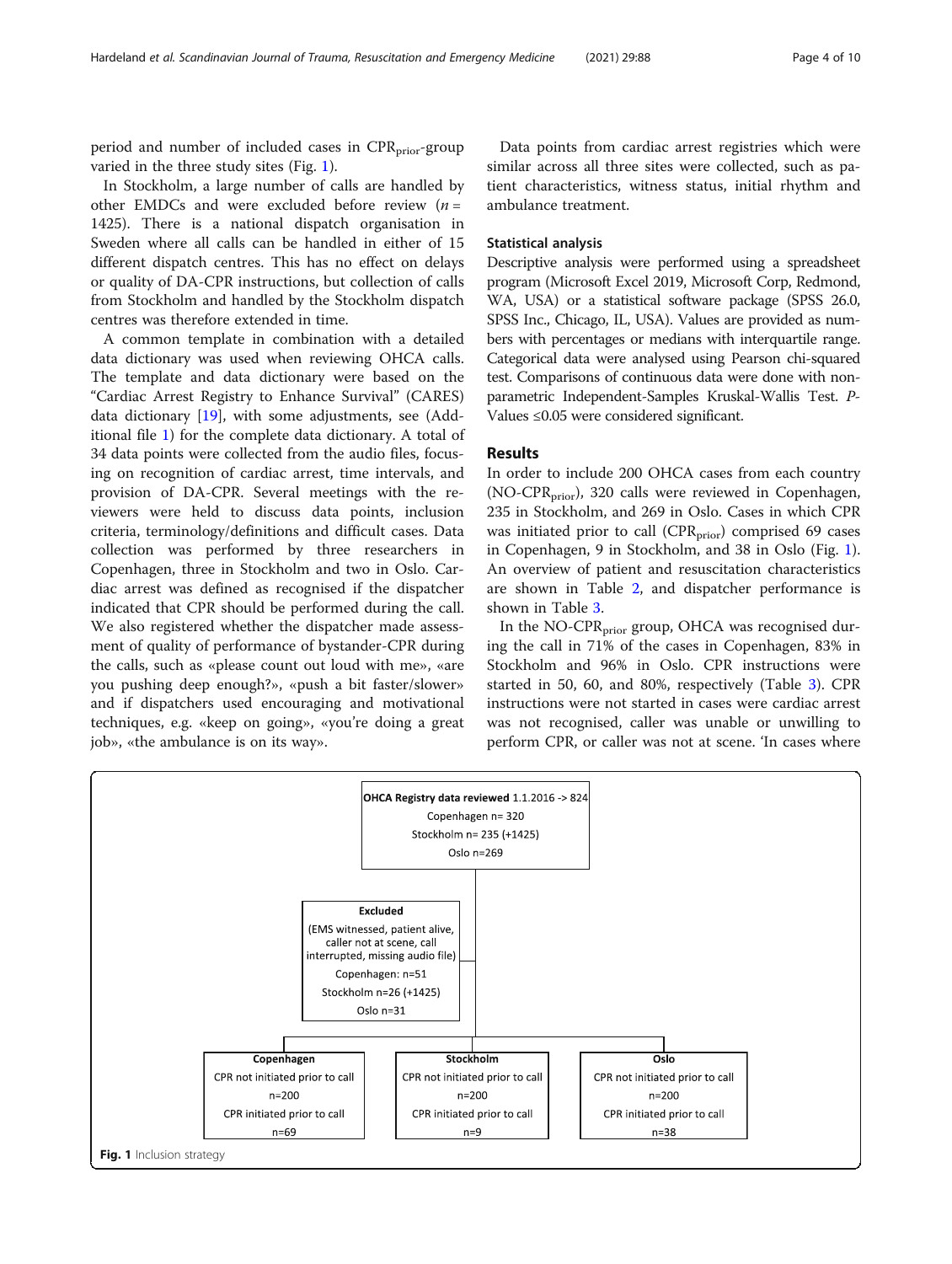| Group 1: No CPR prior to call        | Copenhagen ( $N = 200$ ) | Stockholm ( $N = 200$ ) | Oslo $(N = 200)$ |
|--------------------------------------|--------------------------|-------------------------|------------------|
| Age (years) median [IQR]             | 72 [62;82]               | 72 [59; 82]             | 65 [47; 77]      |
| Unknown                              | $\equiv$                 | 4(2)                    | $\equiv$         |
| Male gender                          | 121(61)                  | 122 (61)                | 129 (65)         |
| Unknown                              | 9(5)                     | 1(1)                    |                  |
| Location                             |                          |                         |                  |
| Home                                 | 157 (79)                 | 152 (76)                | 142 (71)         |
| Public                               | 19(10)                   | 32 (16)                 | 42 (21)          |
| Other                                | 24 (12)                  | 16(8)                   | 16(8)            |
| Caller is health care personnel      | 45 (23)                  | 30(15)                  | 39 (20)          |
| Unknown                              |                          | 47 (24)                 | 6(3)             |
| Bystander witnessed                  | 106(53)                  | 105(53)                 | 103(52)          |
|                                      |                          | 5(3)                    | $\equiv$         |
| Bystander CPR                        | 130 (65)                 | 109 (55)                | 183 (92)         |
|                                      | ÷,                       | $\equiv$                | 4(2)             |
| Bystander defibrillation (AED)       | 14(7)                    | 5(3)                    | 8(4)             |
| Initial shockable rhythm             | 33 (17)                  | 32 (16)                 | 33 (17)          |
| CPR by EMT                           | 179 (90)                 | 189 (95)                | 138 (69)         |
| Defibrillation by EMT                | 47 (24)                  | 64 (33)                 | 45 (23)          |
| Group 2: CPR initiated prior to call | Copenhagen ( $N = 69$ )  | Stockholm $(N = 9)$     | Oslo $(N = 38)$  |
| Age (years) median [IQ1;IQ3]         | 75 [60; 86]              | 66 [62; 78]             | 66 [44; 79]      |
| Male gender                          | 31(45)                   | 7(78)                   | 26 (68)          |
| Unknown                              | 3(4)                     |                         |                  |
| Location                             |                          |                         |                  |
| Home                                 | 41 (59)                  | 2(22)                   | 13 (34)          |
| Public                               | 7(10)                    | 4(44)                   | 13 (34)          |
| Other                                | 21(30)                   | 3(33)                   | 12 (32)          |
| Caller is health care personnel      | 39 (57)                  | 4(44)                   | 17(45)           |
| Unknown                              | $\overline{\phantom{0}}$ | 4(44)                   | $\equiv$         |
| Bystander witnessed                  | 30(43)                   | 4(44)                   | 24 (63)          |
| Bystander defibrillation (AED)       | 16(23)                   | 1(11)                   | 4(11)            |
| Initial shockable rhythm             | 11(16)                   | 2(22)                   | 10(26)           |
| CPR by EMT                           | 56 (81)                  | 8(89)                   | 26 (68)          |
| Defibrillation by EMT                | 14(20)                   | 5(63)                   | 11 (29)          |
| Unknown                              |                          | 1(11)                   |                  |

#### <span id="page-4-0"></span>Table 2 Patient and resuscitation characteristics of OHCA call handling

Values given as numbers (percentages) Abbreviations: CPR cardiopulmonary resuscitation, IQR Inter quartile range, AED automated external defibrillator, EMT Emergency medical technician

CPR instructions were given, Quality assessment was used in 80, 74, and 74% of the cases. Encouraging and/ or motivating techniques were in use in 70, 83 and 83% respectively. Median time (mm:ss) to recognition of OHCA was 01:16 (Copenhagen), 01:53 (Stockholm) and 01:19 (Oslo) and median time to first chest compression was 02:35 (Copenhagen), 03:50 (Stockholm) and 02:58 (Oslo).

In the  $CPR<sub>prior</sub>$  group, dispatchers started CPR instructions in 41% of the cases in Copenhagen, 22% in Stockholm, and 40% in Oslo. In cases where instructions were started, quality assessment was used in 71, 100, and 80% of the cases. Encouraging and/or motivating techniques were in use in 71, 100 and 93% respectively.

Across all three sites, the NO-CPR<sub>prior</sub> and CPR<sub>prior</sub> group comprised 600 versus 116 cases, respectively. CPR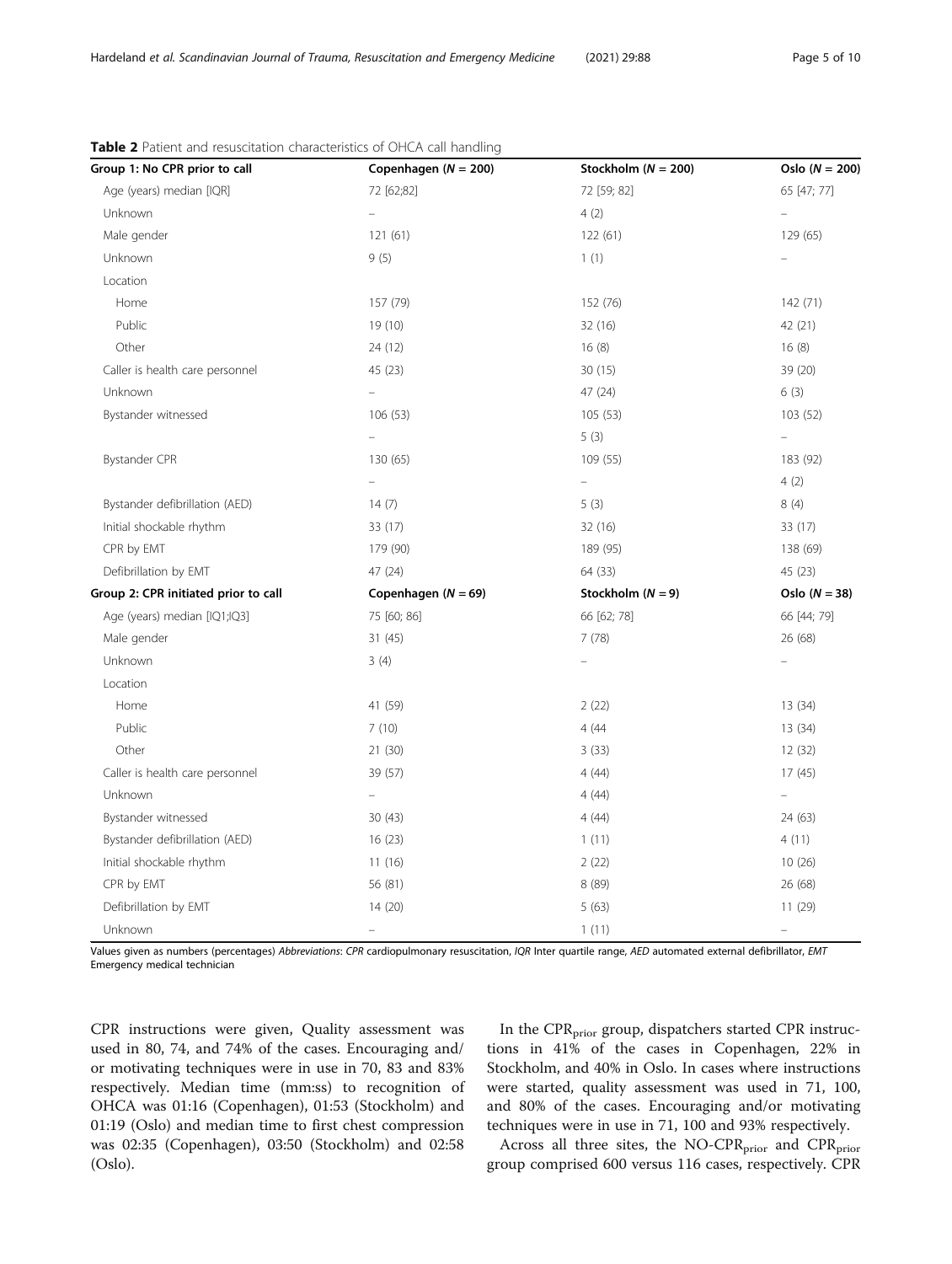#### <span id="page-5-0"></span>Table 3 Dispatcher performance

| Group 1: No CPR prior to call (CPR <sub>during</sub> )       | Copenhagen $(N = 200)$   | Stockholm $(N = 200)$    | Oslo $(N = 200)$        | <i>p</i> -value |
|--------------------------------------------------------------|--------------------------|--------------------------|-------------------------|-----------------|
| Consciousness addressed                                      | 168/200 (84)             | 189 / 200 (95)           | 199/200 (100)           | $p = 0.001$     |
| Unknown                                                      | 17/200 (9)               |                          |                         |                 |
| Breathing addressed                                          | 169/200 (85)             | 196 / 200 (98)           | 199/200 (100)           | p < 0.001       |
| Unknown                                                      | 19/200 (10)              |                          |                         |                 |
| Abnormal breathing addressed                                 | 68/200 (34)              | 13/200 (7)               | 195/200 (98)            | p < 0.001       |
| Unknown                                                      | 15/200(8)                | 1/200(1)                 |                         |                 |
| OHCA recognition                                             | 142/200 (71)             | 165/200 (83)             | 192/200 (96)            | p < 0.001       |
| Unknown                                                      | 13/200 (7)               | $\overline{\phantom{a}}$ | 1/200(1)                |                 |
| CPR instructions started                                     | 99/200 (50)              | 120/200 (60)             | 160/200 (80)            | p < 0.001       |
| Unknown                                                      | 24/200 (12)              |                          |                         |                 |
| Dispatcher is assertive when providing CPR instructions      | 84/99 (85)               | 101/120 (84)             | 145/160 (91)            | $p = 0.2$       |
| Unknown                                                      | $\overline{\phantom{0}}$ | 3/120(3)                 |                         |                 |
| Quality assessment                                           | 79/99 (80)               | 89/120 (74)              | 119/160 (74)            | $p = 0.2$       |
| Unknown                                                      |                          | 7/120(6)                 |                         |                 |
| Encouraging/motivating techniques in use                     | 69/99 (70)               | 99/120 (83)              | 132/160 (83)            | p < 0.001       |
| Chest compressions performed                                 | 109/200 (55)             | 119/200 (60)             | 157/200 (79)            | p < 0.001       |
| Unknown                                                      |                          | 5/200(3)                 | 4/200(2)                |                 |
| Type of CPR                                                  |                          |                          |                         | $p = 0.3$       |
| 30:2                                                         | 24/109 (22)              | 30/119 (25)              | 46/157 (29)             |                 |
| Compressions only                                            | 85/109 (78)              | 77/119 (65)              | 102/157 (65)            |                 |
| Unknown                                                      |                          | 20/119 (17)              | 9/157(6)                |                 |
| BLS competence addressed                                     | 88/200 (44)              | 101/200 (51)             | 63/200 (32)             | p < 0.001       |
| Unknown                                                      | 30/200 (15)              | 1/200(1)                 |                         |                 |
| AED addressed                                                | 22/200 (11)              | 8/200(4)                 | 6/200(3)                | p < 0.001       |
| Unknown                                                      | 51/200 (26)              |                          |                         |                 |
| Call continued until EMS arrival                             | 85/200 (43)              | 128/200 (64)             | 163/200 (82)            | p < 0.001       |
| Unknown                                                      | 14/200 (7)               |                          | 3/200(2)                |                 |
| Time intervals for recognition and CPR instructions          |                          |                          |                         |                 |
| Time to OHCA recognition (min:sec)                           | 01:16 [IQR 00:50-02:11]  | 01:53 [IQR 1:01-3:13]    | 01:19 [IQR 0:50-2:09]   | p < 0.001       |
| Time to chest compression instructions (min)                 | 02:10 [IQR 01:27-03:25]  | 03:20 [IQR 02:03-04:56]  | 02:24 [IQR 01:37-04:00] | p < 0.001       |
| Time to chest compressions performed (min)                   | 02:35 [IQR 01:45-03:05]  | 03:50 [IQR 02:30-05:27]  | 02:58 [IQR 02:09-04:36] | p < 0.001       |
| Group 2: CPR initiated prior to call (CPR <sub>prior</sub> ) | Copenhagen $(N = 69)$    | Stockholm $(N = 9)$      | Oslo $(N = 38)$         |                 |
| CPR instructions started                                     | 28/69 (41)               | 2/9(22)                  | 15/38 (40)              |                 |
| Unknown                                                      | 8/69(12)                 |                          |                         |                 |
| Dispatcher is assertive when providing CPR instructions      | 24/28 (86)               | 2/2(100)                 | 15/15 (100)             |                 |
| Quality assessment                                           | 20/28 (71)               | 2/2(100)                 | 12/15 (80)              |                 |
| Encouraging/motivating techniques in use                     | 20/28 (71)               | 2/2(100)                 | 14/15 (93)              |                 |
| Type of CPR                                                  |                          |                          |                         |                 |
| 30:2                                                         | 17/69 (25)               | 1/9(11)                  | 7/38(18)                |                 |
| Compressions only                                            | 30/69 (43)               | 1/9(11)                  | 12/38 (32)              |                 |
| Unknown                                                      | 22/69 (32)               | 7/9(78)                  | 19/38 (50)              |                 |
| AED addressed                                                | 27/69 (39)               | 3/9(33)                  | 4/38(11)                |                 |
| Call continued until EMS arrival                             | 25/69 (36)               | 4/9(44)                  | 19/38 (50)              |                 |

Categorical data are presented as numbers (percentages) and were analysed using Pearson chi-squared test. Continuous data are presented as medians (interquartile range) and compared with non-parametric Independent-Samples Kruskal-Wallis test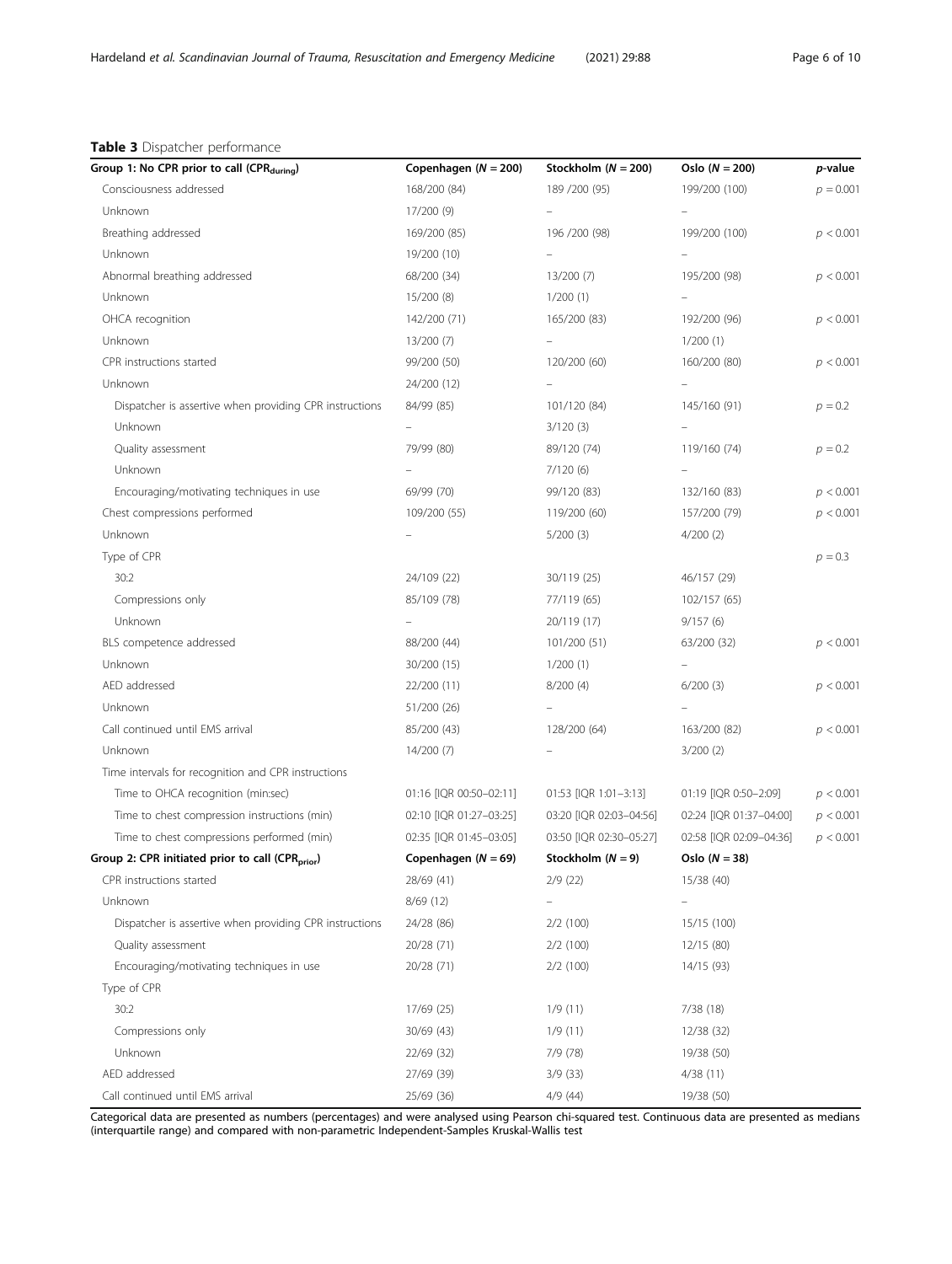instructions were started in  $63\%$  in NO-CPR<sub>prior</sub> and  $39\%$  in CPR<sub>prior</sub>. In cases were CPR instructions were started, quality assessment and encouraging and/or motivational techniques were similarly used in the two groups. Quality assessment was found in 76% of cases in both groups, and encouraging and/or motivational techniques were found in 79% of the cases in NO-CPRprior and 80% in the CPRprior group. The caller was a health care personnel in 19% in NO-CPR<sub>prior</sub> and 52% in  $CPR<sub>prior</sub>$  group.

#### **Discussion**

The main results of this study show that OHCA recognition rates in cases were no CPR was initiated prior to call varied from 71 to 96% between three capital city EMDCs in Scandinavia. Time to recognition varied by over half a minute, and time to first chest compression varied by over a minute. We question whether this is due to differences in dispatcher performance or differences in systems as system variables were difficult to compare objectively.

#### OHCA recognition

International literature shows extensive variations in recognition sensitivity of OHCA. 13]. Reasons for the significant difference in OHCA recognition in this study is multifaceted. Oslo had  $1\frac{1}{2}$  years prior to this study undergone a targeted intervention to improve performance in recognition rates and DA-CPR [[20\]](#page-9-0). 'Attention to appropriate handling of cardiac arrest calls was an ongoing priority in the EMDC in 2016, which may have affected the high level of recognition in Oslo. The ERC guidelines 2015 state that dispatchers can improve recognition by focusing on "unresponsiveness" and "not breathing normally" [[1\]](#page-8-0). All three sites addressed consciousness and breathing in most cases, but Oslo was the only site also addressing abnormal breathing in most cases. This might be the main reason for differences in recognition rates between the three countries.

Differences in educational levels or professional background of the dispatchers might also be factors impacting on recognition rates. In Stockholm, EMDs were not necessarily health care personnel, and only 20% were nurses. In Oslo and Copenhagen, EMDs were nurses or paramedics.

Dispatcher performance can directly affect OHCA recognition rates by including false OHCA cases in the cardiac arrest registry. Inclusion criteria in the cardiac arrest registries in the Scandinavian countries are the same; all cases where anyone at scene (bystander or EMTs) have started CPR, is included in the registry. But if callers are instructed to start CPR in unclear cases where the patient is actually not in cardiac arrest, they are still included in the registry. Hence, pro-active dispatchers can increase the incidence numbers in the cardiac arrest registries by providing unnecessary CPR instructions. Although not reported in this study, these cases might also affect outcome data, possibly including both cases were the patient was never in cardiac arrest, as well as cases where no treatment was started by EMT due to futility.

Despite a high proportion of recognised cases in all three sites, and AEDs mentioned in the protocol, AEDs were rarely addressed in the NO-CPR<sub>prior</sub> group. Reasons for this is unknown, but a study from Sweden exploring this specifically found that AEDs were not nearby in 93% of the cases. Other reasons might be inaccessible AEDs and caller being alone  $[21]$  $[21]$ . There were significant differences between sites on AED addressed in this study (11% in Copenhagen, 4% in Stockholm and 3% in Oslo). Longstanding efforts from the Danish AED registry might have affected this. Oslo did not have a functional AED registry at the time of data collection.

There was seemingly a relatively long time interval from OHCA recognition to start of first chest compression instruction in all sites (00,54 in Copenhagen, 01:27 in Stockholm, 01:05 in Oslo). This was due to the Cares definition of time interval for "chest compression instruction", which states that "Instructions to get a patient to a hard, flat surface should not be considered the start of CPR instructions. Instructions begin when a calltaker or dispatcher tells the rescuer to "kneel by the patient's side."" [\[19](#page-9-0)].

#### CPR initiated prior to the emergency call

There were great variations in proportions of cases were CPR was initiated prior to call in the three study sites (69 (Copenhagen) versus 9 (Stockholm) versus 38 (Oslo)). Reasons for this might be differences in basic life support (BLS) programs or organisational differences, in Copenhagen all calls are handled by the police before transferred to a medical dispatcher, providing more time for qualified bystanders to initiate CPR. Results from this study indicate that dispatchers are less likely to provide CPR instructions to callers when CPR is initiated prior to the emergency call. Early CPR is associated with increased survival [\[22](#page-9-0)–[24\]](#page-9-0) but favourable outcome depends on high quality CPR performance [[25\]](#page-9-0). Studies comparing DA-assisted CPR and bystander initiated CPR prior to the call have found no significant difference in survival between the two groups [\[13,](#page-8-0) [26](#page-9-0)]. However, Takei et al. showed significantly more good quality CPR compared to low quality CPR (OR 2.67) in bystander-initiated CPR prior to the call to the EMDC [[27\]](#page-9-0). It is fair to assume that bystanders who start CPR without instructions are at least willing to perform CPR. Their skills and abilities are uncertain at the time of the emergency call and might be clarified by the medical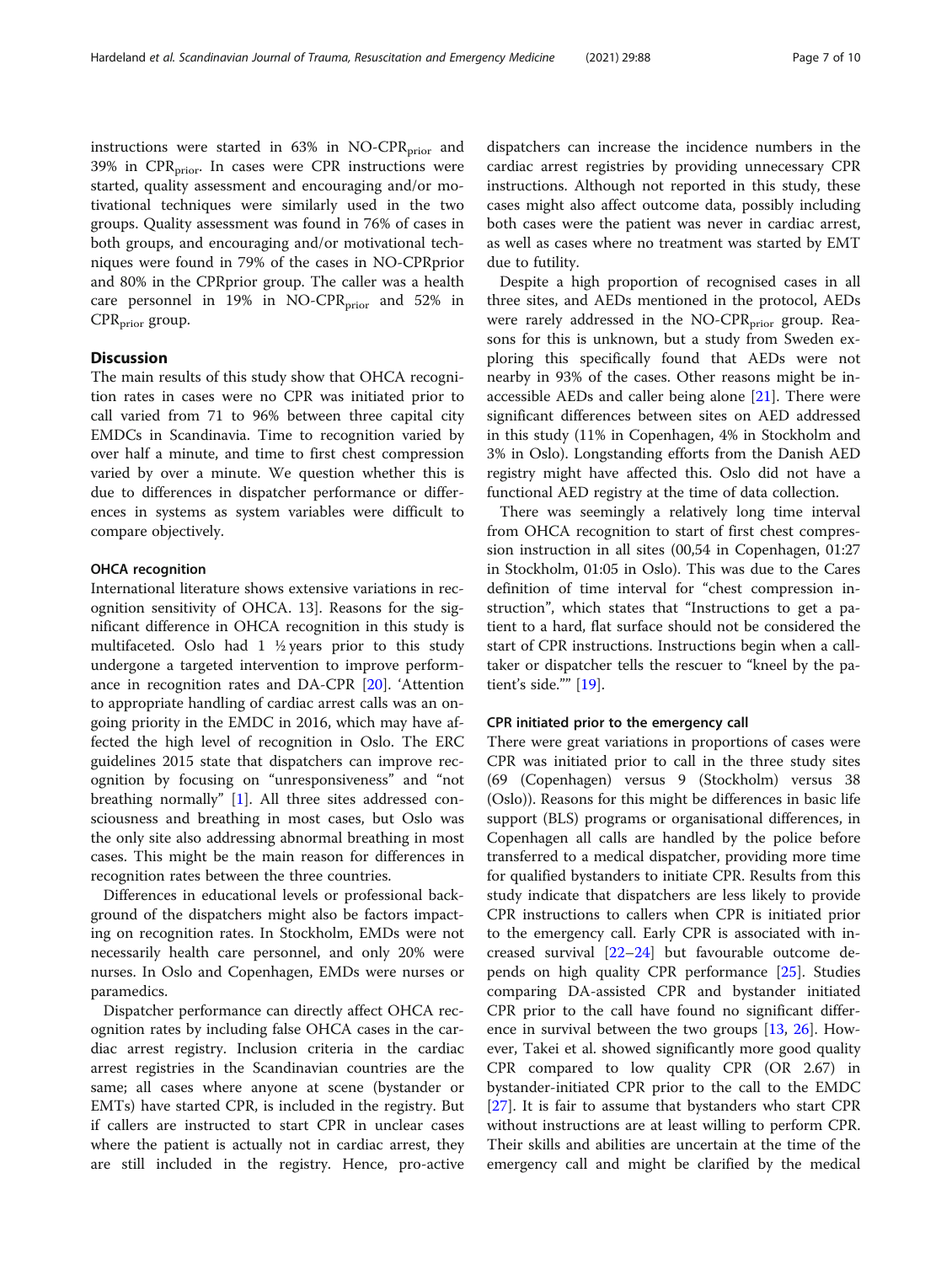dispatchers who in addition can support the bystander in performing high quality CPR. Lack of CPR instructions to bystanders performing CPR prior to call indicates a knowledge gap. There is a need for further exploration of the consequences when dispatchers do not provide CPR instructions to a large group of bystanders in a group mostly excluded from studies on DA-CPR.

A high proportion of health care personnel as callers might explain why dispatchers to a lesser extent provide CPR instructions in cases where CPR is initiated prior to the call. Health care professional bystanders are more likely to initiate CPR prior to the call [[13](#page-8-0)]. CPR performed by health care professionals has been shown to have increased patient survival compared to bystander initiated CPR performed by laypeople [[28](#page-9-0), [29\]](#page-9-0), but a recent study showed no such difference [\[30](#page-9-0)]. It can be difficult for dispatchers to assess callers' competence in CPR based on the fact that they are health care providers. For example, a common situation in OHCA is that the patient is discovered by representatives from the home care services, and the caller is perceived by the dispatcher to be a health care provider. The home care services can be staffed by people with no or limited medical training [\[31\]](#page-9-0) and potentially no experience in handling a cardiac arrest patient, hence in as much need of CPR instructions as lay people.

When CPR is initiated prior to the call to the EMDC, cases are recommended to be excluded from review in studies reporting OHCA recognition rates, [[13,](#page-8-0) [17](#page-9-0)]. These cases are rarely described, even though this seems necessary in order to give proper recommendations for dispatchers on handling these cases. In the future it is reasonable to include more information on the interaction in the first resuscitation team in BLS-programs. Likewise, terminology should be standardised between national CPR councils providing course curriculums and dispatch organisations decision and prioritisation tools, also in cases where CPR is initiated prior to emergency calls. To avoid unnecessary complications and ensure optimal treatment of all OHCA patients, we suggest that dispatchers always provide CPR instructions (also to health care personnel and when CPR is initiated prior to call), make quality assessments during the call and stay on the line until EMS arrival.

#### Limitations

This study has several limitations. There are few cases where CPR is initiated prior to the call, and the numbers vary between the three study sites. More data would have made comparisons possible. These data should therefore be regarded as explorative findings providing hypothesis generating knowledge on a group rarely described in other studies. A low number of cases from each site and potential differences in BLS-programs may interfere with the analysis. Inclusion and outcome data is affected by dispatcher performance between sites, and differences in system organisations make comparisons between sites difficult. For example OHCA incidence (per 100,000 inhabitants) in the registries differ from 45 (Stockholm), 61 (Oslo) and 85 (Copenhagen), and CPR by EMT is lower in Oslo than Stockholm and Copenhagen. There is no reason to believe that there are great variations in morbidity between countries, and explanations to these variations might be found in inclusion criteria and reporting rate to the cardiac arrest registries. Time differences between sites are also likely to differ due to differences in call handling. In Denmark the emergency call is initially answered by the police who then refers the call to the EMDC, time variable is measured from EMDC taking the call. In Stockholm the EMDC answer all emergency calls, and 70% of calls are not medical emergencies. In Oslo there is a specific telephone number for medical emergencies only.

High recognition rate may be associated with a higher false positive rate. This is important because of scarce resources which influences management decisions. We have not been able to establish a false positive rate in this study. When reviewing audio files there will always be some interpretation by the reviewer. We tried to minimize this issue by a detailed data extraction protocol. Despite meticulous preparations, there are cases not possible to determine accurately from audio files, resulting in more unknown cases than expected (Table [3](#page-5-0)). Reasons for this were most often if callers were excessively distraught, (in quite a few cases the caller left the phone) or there were language barriers. Reviewers from respective countries did not have access to other countries' audio files, and no interrater agreement across countries could be performed.

#### Conclusions

In this study, we used a common template to collect data from EMDCs with seemingly similar health systems in the three Scandinavian capital regions. However, the main findings show variations in OHCA recognition and provision of DA-CPR, and we question whether this is due to differences in dispatcher performance or differences in systems. Further exploration of reasons for these variations are necessary. Descriptions of calls where CPR was initiated prior to contacting the EMDCs indicate that callers are more likely to be health care personnel, and dispatchers are less likely to provide CPR instructions to such callers. Further studies to explore the consequences of not providing CPR instructions to bystanders are needed.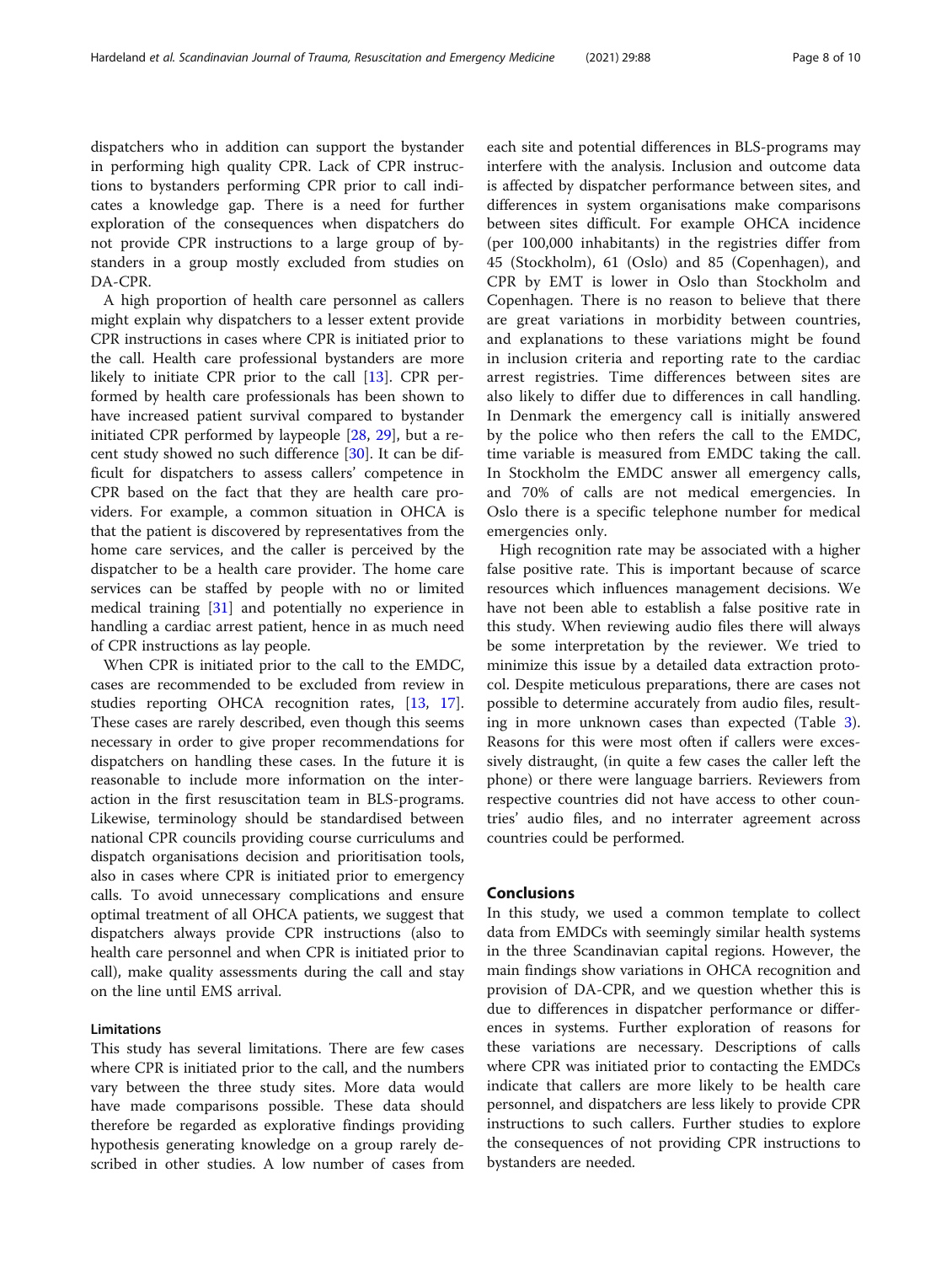#### <span id="page-8-0"></span>Abbreviations

AED: Automated External Defibrillator; CARES: Cardiac Arrest Registry to Enhance Survival; OHCA: Out-of-hospital cardiac arrest; ERC: The European resuscitation council; EMDC: Emergency medical dispatch centre; DA-CPR: Dispatcher assisted cardiopulmonary resuscitation; EMS: Emergency medical services; EMD: Emergency medical dispatcher; RN: Registered nurse

#### Supplementary Information

The online version contains supplementary material available at [https://doi.](https://doi.org/10.1186/s13049-021-00903-4) [org/10.1186/s13049-021-00903-4.](https://doi.org/10.1186/s13049-021-00903-4)

Additional file 1.

#### Acknowledgements

We would like to thank all dispatchers and EMS leaders in the three EMDCs where the study was performed, the COSTA group for inspiration and support in planning and performance of this study and Laerdal Foundation for Acute Medicine for funding parts of the study. We would also like to thank the CARES program for providing us with the template we based our data collection on.

#### Authors' contributions

CH, AC, MTB, SNFB, FF, JH, JK-J, FL, AN, AMN, TMO, MR, LS and TPM have made substantial contributions to conception and design of the study. CH, AC, AMN, AN, SNFB and TPM have made substantial contributions in acquisition of data. CH, AC, SNFB and TPM have made substantial contributions in analysis and interpretation of data. CH, AC and TPM have drafted the article. CH, AC, MTB, SNFB, FF, JH, JK-J, FL, AN, AMN, TMO, MR, LS and TPM have substantively revised the article. CH, AC, MTB, SNFB, FF, JH, JK-J, FL, AN, AMN, TMO, MR, LS and TPM read and approved the final manuscript.

#### Funding

CH has received an unrestricted research grant from Laerdal Foundation funding parts of the study.

#### Availability of data and materials

Not applicable.

#### **Declarations**

#### Ethics approval and consent to participate

The study was conducted in accordance with principles from the Declaration of Helsinki [[32](#page-9-0)] and appropriate approvals from each country were collected. In Norway exception from confidentiality was approved by the regional research ethics committee (Reference no. 2017/1621). In addition, the study was approved by the local data protection authority at Oslo University Hospital (reference no. 17/20651). In Sweden from the regional ethical board in Stockholm (reference number: 2017/2356–31/1). In Denmark the study was approved by the Danish Health Authority (3–3013-1289/1/), and the Danish Data Protection Agency (2012-58-0004) According to approvals from all three sites, data was obtained without informed consent.

#### Consent for publication

Not applicable.

#### Competing interests

AC, MTB, SNFB, FF, JH, JK-J, FL, AN, AMN, MR, LS and TPM have no competing interests. TMO has received unrestricted research funding from Zoll Foundation and Laerdal Foundation.

#### Author details

<sup>1</sup>Department of Health and Welfare, Østfold University College, P.O. box 700, NO-1757 Halden, Norway. <sup>2</sup>Norwegian National Advisory Unit on Prehospital Emergency Medicine (NAKOS), Division of Prehospital Services, Oslo University Hospital and University of Oslo, Oslo, Norway. <sup>3</sup>Department of Clinical Science and Education, Södersjukhuset, Centre for Resuscitation Science, Karolinska Institutet, Stockholm, Sweden. <sup>4</sup>Department of Cardiology, Heart Centre, Amsterdam UMC, Academic Medical Centre, University of Amsterdam, Amsterdam, The Netherlands. <sup>5</sup>Copenhagen Emergency Medical

Services, University of Copenhagen, Copenhagen, Denmark. <sup>6</sup>Department of Anesthesiology, Oslo University Hospital, Oslo, Norway. <sup>7</sup>Department of Medicine, Centre for Resuscitation Science, Karolinska Institutet, Stockholm, Sweden.

#### Received: 29 November 2020 Accepted: 11 June 2021 Published online: 30 June 2021

#### References

- 1. Perkins G, Handley A, Koster RW, Castren M, Smyth MA, Olasveengen T, et al. European resuscitation council guidelines for resuscitation 2015 section 2. Adult basic life support and automated external defibrillation. Resuscitation. 2015;95:81–99. [https://doi.org/10.1016/j.resuscitation.2015.07.](https://doi.org/10.1016/j.resuscitation.2015.07.015) [015.](https://doi.org/10.1016/j.resuscitation.2015.07.015)
- 2. Mozaffarian JD, Benjamin SE, Go KA, Arnett JD, Blaha JM, Cushman JM, et al. Heart disease and stroke statistics—2015 update: a report from the American Heart Association. Circulation. 2015;131:e29–e322.
- Gräsner J-T, Wnent J, Herlitz J, Perkins GD, Lefering R, Tjelmeland I, et al. Survival after out-of-hospital cardiac arrest in Europe - results of the EuReCa TWO study. Resuscitation. 2020;148:218–26. [https://doi.org/10.1016/j.](https://doi.org/10.1016/j.resuscitation.2019.12.042) [resuscitation.2019.12.042.](https://doi.org/10.1016/j.resuscitation.2019.12.042)
- 4. Berdowski J, Beekhuis F, Zwinderman AH, Tijssen JGP, Koster RW. Importance of the first link: description and recognition of an out-ofhospital cardiac arrest in an emergency call. Circulation. 2009;119(15):2096– 102. <https://doi.org/10.1161/CIRCULATIONAHA.108.768325>.
- 5. Bobrow BJ, Spaite DW, Vadeboncoeur TF, Hu C, Mullins T, Tormala W, et al. Implementation of a regional telephone cardiopulmonary resuscitation program and outcomes after out-of-hospital cardiac arrest. JAMA Cardiol. 2016;1(3):294–302. [https://doi.org/10.1001/jamacardio.2016.0251.](https://doi.org/10.1001/jamacardio.2016.0251)
- 6. Vaillancourt C, Verma A, Trickett J, Crete D, Beaudoin T, Nesbitt L, et al. Evaluating the effectiveness of dispatch-assisted cardiopulmonary resuscitation instructions. Acad Emerg Med. 2007;14(10):877–83. [https://doi.](https://doi.org/10.1197/j.aem.2007.06.021) [org/10.1197/j.aem.2007.06.021](https://doi.org/10.1197/j.aem.2007.06.021).
- 7. Ko SY, Shin SD, Ro YS, Song KJ, Hong KJ, Park JH, et al. Effect of detection time interval for out-of-hospital cardiac arrest on outcomes in dispatcherassisted cardiopulmonary resuscitation: a nationwide observational study. Resuscitation. 2018;129:61–9. [https://doi.org/10.1016/j.resuscitation.2018.06.](https://doi.org/10.1016/j.resuscitation.2018.06.002) [002.](https://doi.org/10.1016/j.resuscitation.2018.06.002)
- 8. Nikolaou N, Dainty KN, Couper K, Morley P, Tijssen J, Vaillancourt C, et al. A systematic review and meta-analysis of the effect of dispatcher-assisted CPR on outcomes from sudden cardiac arrest in adults and children. Resuscitation. 2019;138:82–105. [https://doi.org/10.1016/j.resuscitation.2019.](https://doi.org/10.1016/j.resuscitation.2019.02.035) [02.035](https://doi.org/10.1016/j.resuscitation.2019.02.035).
- 9. Dami F, Fuchs V, Praz L, Vader JP. Introducing systematic dispatcher-assisted cardiopulmonary resuscitation (telephone-CPR) in a non-advanced medical priority dispatch system (AMPDS): implementation process and costs. Resuscitation. 2010;81(7):848–52. [https://doi.org/10.1016/j.resuscitation.2010.](https://doi.org/10.1016/j.resuscitation.2010.03.025) [03.025](https://doi.org/10.1016/j.resuscitation.2010.03.025).
- 10. Lewis AM, Stubbs SB, Eisenberg SM. Dispatcher-assisted cardiopulmonary resuscitation: time to identify cardiac arrest and deliver chest compression instructions. Circulation. 2013;128(14):1522–30. [https://doi.org/10.1161/](https://doi.org/10.1161/CIRCULATIONAHA.113.002627) [CIRCULATIONAHA.113.002627](https://doi.org/10.1161/CIRCULATIONAHA.113.002627).
- 11. Lerner EB, Rea TD, Bobrow BJ, Acker JE, Berg RA, Brooks SC, et al. Emergency medical service dispatch cardiopulmonary resuscitation prearrival instructions to improve survival from out-of-hospital cardiac arrest: a scientific statement from the American heart association. Circulation. 2012; 125(4):648–55. [https://doi.org/10.1161/CIR.0b013e31823ee5fc.](https://doi.org/10.1161/CIR.0b013e31823ee5fc)
- 12. Bobrow BJ, Panczyk M, Subido C. Dispatch-assisted cardiopulmonary resuscitation: the anchor link in the chain of survival. Curr Opin Crit Care. 2012;18(3):228–33. <https://doi.org/10.1097/MCC.0b013e328351736b>.
- 13. Viereck S, Møller TP, Rothman JP, Folke F, Lippert FK. Recognition of out-ofhospital cardiac arrest during emergency calls — a systematic review of observational studies. Scandinavian journal of trauma, resuscitation and. Emerg Med. 2017;25:9.
- 14. Viereck S, Palsgaard Møller T, Kjær Ersbøll A, Folke F, Lippert F. Effect of bystander CPR initiation prior to the emergency call on ROSC and 30 day survival—an evaluation of 548 emergency calls. Resuscitation. 2017;111:55– 61. [https://doi.org/10.1016/j.resuscitation.2016.11.020.](https://doi.org/10.1016/j.resuscitation.2016.11.020)
- 15. Linderoth G, Hallas P, Lippert FK, Wibrandt I, Loumann S, Møller TP, et al. Challenges in out-of-hospital cardiac arrest – a study combining closed-